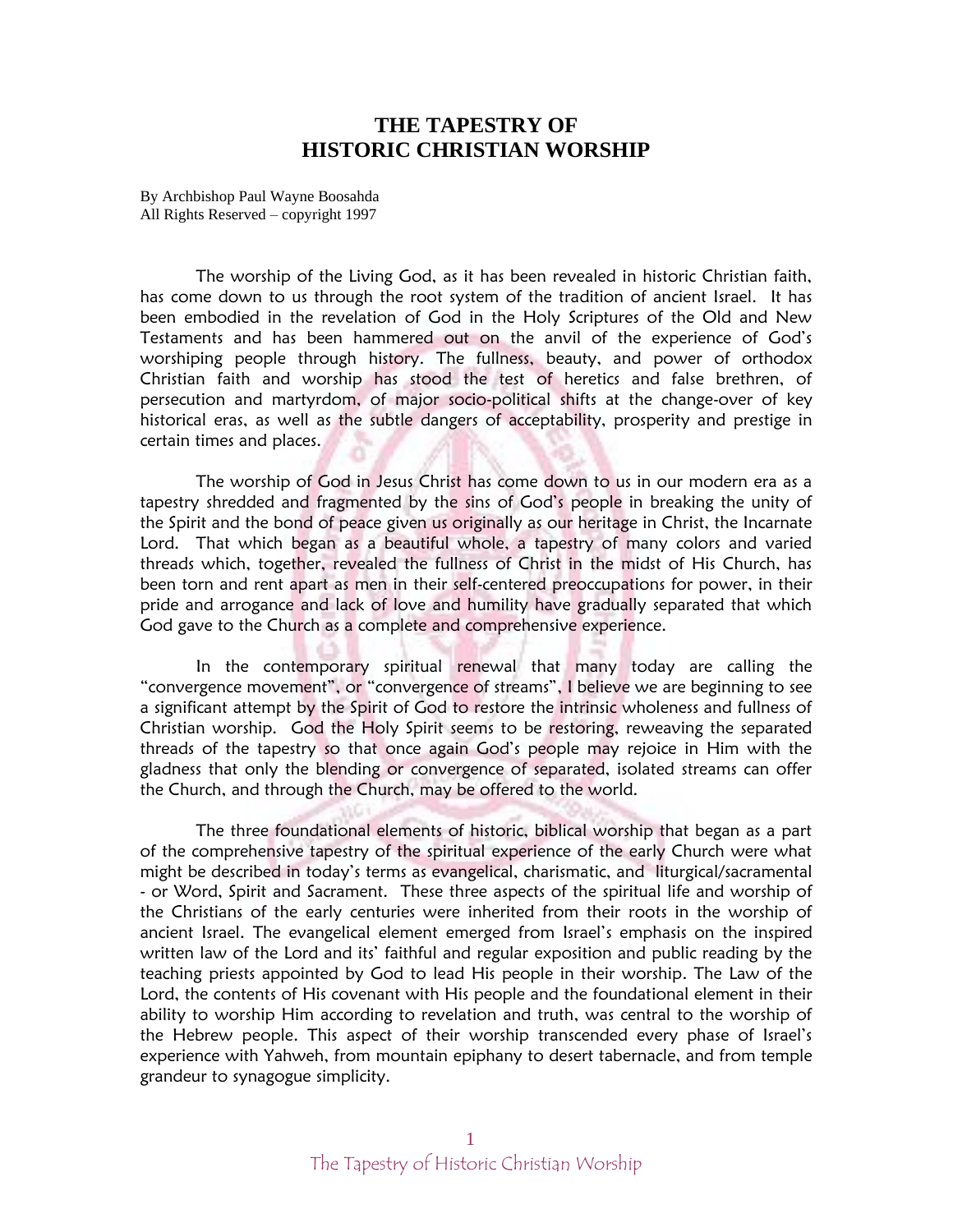The second integrating element that formed the whole of Israel's worship relationship with the Living God was the charismatic (some would use terms such as prophetic, ecstatic, miraculous, or inspired). As understood biblically and in light of contemporary charismatic renewal, this element was represented in the prophetic aspect of Israel's life as the people of God and provided a vital link in calling Israel to a continual return to their faithful, first-love relationship with Yahweh. This element not only introduced the miraculous and immediate experience of God's power and manifest presence, but also acted as the direct and supernatural encounter of God's people with Himself that led them to regular experiences of repentance, spiritual renewal as a nation, and restoration to the vitality of covenant relationship with Him. The charismatic can most readily be identified in Israel's worship through a variety of expressions, such as inspired songs, psalms and odes; joyful and enthusiastic dancing and celebration at certain feasts; visions, dreams, and prophetic utterances, as well as miraculous works of power.

The third thread of our tapestry, as it began in ancient Israel's worship, is that of the liturgical and sacramental. Liturgy may simply be defined as the offering of public, corporate worship by the people to Yahweh by means of certain fixed and repeated rites and ceremonies, prayers and offerings, having their roots in the commandments and precepts of God given to them as His priestly people. This aspect of worship began at the mountain of Horeb and continued in the tabernacle experience, developed further in the temple, and was preserved in spirit in the synagogue. The sacramental reality was experienced in God's use of physical and symbolic signs and instruments through which He conveyed His power, Presence, and sustaining enablement, which we call grace. Means such as the snake wrapped around the pole for healing in the desert, the dead man springing to life again merely by coming in contact with the bones of the long dead prophet Elisha; the divine deliverance experienced by the eating of the Passover lamb; water from the rock, etc. - all these experiences were sacramental; that is, God used outward and visible means by which to convey inward and spiritual grace, power, and life to those who received. The liturgical and sacramental threads acted as God-given means in Hebrew worship through which the awe, wonder, and mystery of God's personal and corporate interaction with them was preserved, constantly recalled, and passed on as heritage. sastolic,

The early Christians, the majority of whom were Hebrews, initially, were steeped in this worship tradition and in the vital interaction of these three threads that made up the life-giving tapestry of their encounter with God. This tradition emerged empowered, filled out, and reinterpreted by the life, death, resurrection, and ascension of our Lord Jesus Christ from the day of Pentecost, on. So, the worship of the early Church, yes, even from apostolic times, was at the same time evangelical, charismatic, and liturgical/sacramental. There was no vying of one element against the other, or of one pretending to be more spiritually superior and vital than the other. They formed a whole in the early Church's response of love, adoration, prayer, and faith to the reality of the life of the Risen Christ in their midst. It was left to the actions and reactions of individuals and groups within the life of the one, holy, catholic, and apostolic Church of Jesus Christ, over time, to begin unraveling the threads of the tapestry, and, finally, separating them as though they had always been opposed to one another.

Sovereignly, in our day, our mighty God seems to be weaving together these three threads or streams to again give to the Church, and through the Church to the